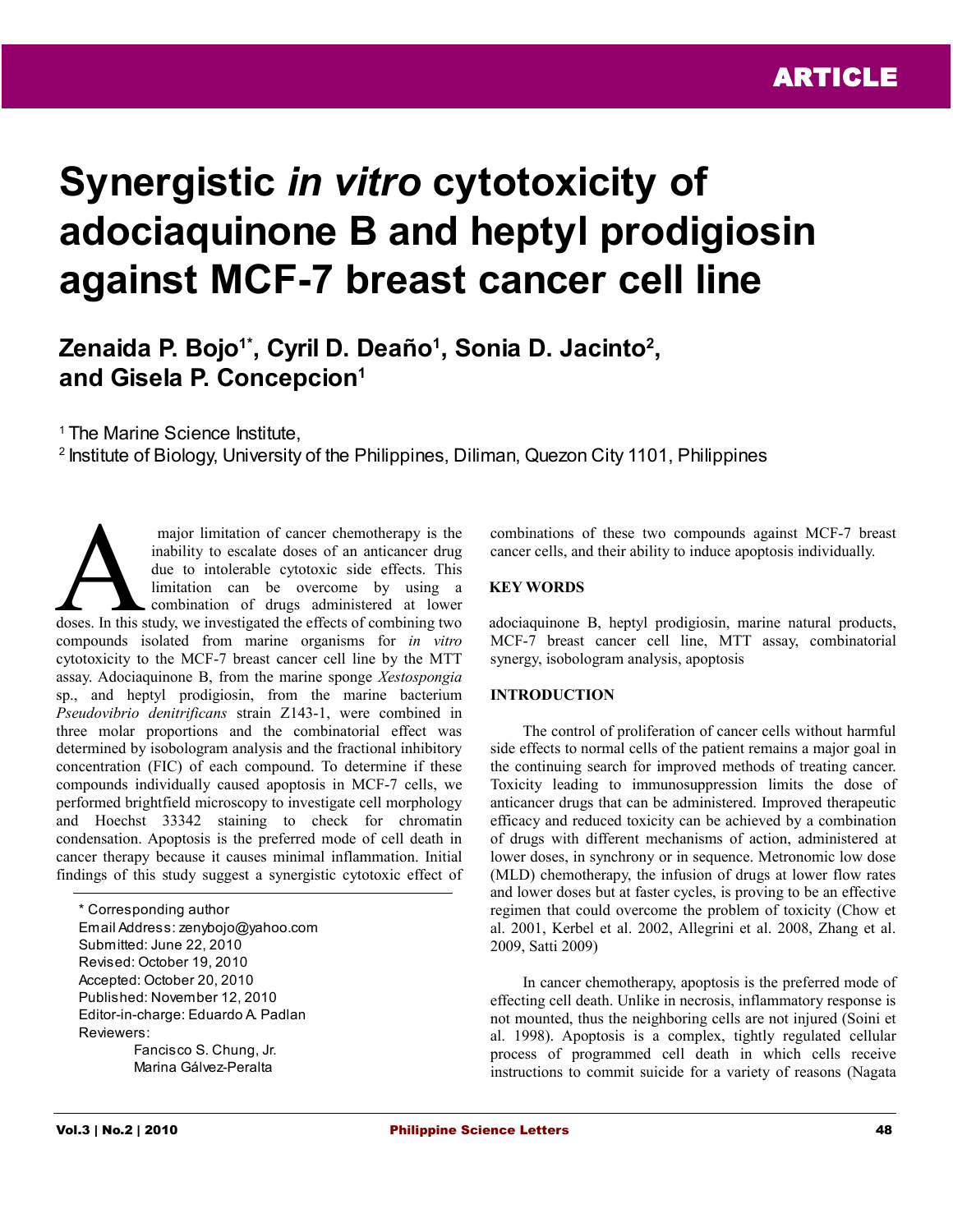1997, Soini et al. 1998,, Elmore 2007). It serves as a mechanism of cell clearance in processes such as embryogenesis and tumor regression (Peitsch et al. 1993). Morphological hallmarks of apoptosis include cell shrinkage, chromatin condensation, nuclear fragmentation, DNA fragmentation, formation of apoptotic bodies, and loss of membrane phospholipid asymmetry leading to the exposure of phosphatidylserine molecules, among others (Allen et al. 1997). Cell systems which follow these hallmarks are said to undergo "classical apoptosis"; however, an absence of one or more of these markers, as detected by a particular method, does not exclude the occurrence of apoptosis (Darzynkiewicz et al. 1997).

Apoptosis signaling occurs through three interconnected pathways, depending on where the damage or the need for cell death originates: the extrinsic receptor-mediated pathway, and the intrinsic mitochondrial and endoplasmic reticulum stress pathways. All pathways involve the action of a cascade of proapoptotic proteases known as caspases, counter-regulated by anti-apoptotic proteins of the Bcl2/Bclx family.

The death receptor (extrinsic) pathway involves binding of death receptors such as Fas or the tumor necrosis factor receptors to specific multimeric ligands. This binding results in the recruitment of adaptor molecules involved in the activation of caspase-8 which facilitates cleavage of caspase-3 (Rao et al. 2004). The extrinsic pathway also facilitates the involvement of the mitochondria via caspase-8 dependent cleavage of Bap31 and recruitment of Bcl-2 family members which target the mitochondria, resulting in the release of cytochrome c and subsequent formation of a caspase-9 complex, leading to the apoptotic cascade (Rao et al. 2004). On the other hand, the mitochondrial (intrinsic) pathway releases cytochrome c into the cytoplasm from the mitochondrial intermembranous space, activating caspase-9. The intrinsic pathway may also directly activate caspase-9 by mobilizing caspase-12 without the involvement of mitochondria. Similar to the mitochondria, the endoplasmic reticulum (ER) is a repository for both proapoptotic and antiapoptotic molecules. Endoplasmic reticulum stress pathway is generally mediated by ER stress receptors such as PKR-like ER kinase (PERK) and activating transcription factor 6 (ATF6). These in turn activate c-Jun N-terminal kinase (JNK) and induce C/EBP homologous proteins (CHOP) which inhibit the antiapoptotic proteins Bcl-2 and activate proapoptotic members of the BCL 2 family, Bax and Bad. As a result cytochrome c will be released from the mitochondria to initiate the caspase cascade (Szegezdi et al. 2006).

Although programmed cell death is generally brought about by caspase-3, the most important effector caspase, a number of cells have been demonstrated to go through caspase-3 independent pathways such as that observed with MCF-7 which has a functional deletion in its caspase-3 gene (Janicke et al. 1998, Kurokawa et al. 1999).

In our continuing efforts to discover potential cancer and

other therapeutic agents from marine organisms, we have isolated a number of cytotoxic marine compounds from marine sponges, other marine invertebrate organisms and their associated microorganisms (Foster et al. 1992, Concepcion et al. 1995, de Guzman et al. 1999, Mangalindan et al. 2000, Lazaro et al. 2002, Tasdemir et al. 2002, Pimentel et al. 2003, Sandoval et al. 2004, Davis et al. 2004, Lazaro et al. 2006, Sertan-de Guzman et al. 2007). The oceans represent a largely untapped pharmacological resource, particularly for cancer (Simmons et al. 2005). Marine organisms are known to produce cytotoxic as well as growth inhibitory and regulatory secondary metabolites for their protection, defense and survival in the competitive marine environment. Our studies include the determination of molecular targets or mechanisms of action of marine compounds in order to identify more specific, effective and less toxic drug candidates, with focus on apoptotic compounds.

In this study, we examined the combined cytotoxic effects of two marine compounds that had been isolated in our laboratory – adociaquinone B and heptyl prodiogiosin. The crude methanol extract of a yellow orange *Xestospongia* sp. sponge collected at Cape Bolinao in northern Luzon, Philippines, was purified and yielded yellow adociaquinone B (m/z 424) (1) as the major compound. Adociaquinone B is a thiazine ring derivative of a furano pentacyclic quinone belonging to the xestoquinone class of compounds isolated from *Xestospongia* and *Adocia* spp. sponges (Concepcion et al. 1995). Activities reported for the xestoquinones and the related halenaquinones and adociaquinones include cardiotonic activity, anticancer and inhibitory activity against enzymes such as protein tyrosine kinase, topoisomerase II, and myosin  $Ca^{2+}$ ATPase (Nakamura et al. 1985, Kobayashi et al. 1992, Bae et al. 1993, Alvi et al. 1993). Some simplified adociaquinone B analogs were found to exhibit significant inhibitory activity against Cdc25B. Expression of Cdc25B is uniquely increased after DNA-damage induced by carcinogens. Adociaquinone B was also shown to have antiproliferative activity against the A2780 human ovarian cancer cell line (Cao et al. 2009).

Adociaquinone B was shown to inhibit the enzyme DNA topoisomerase II in catalytic DNA unwinding and/or decatenation assays, and was active in a potassium-SDS (KSDS) assay, suggesting that it acts by freezing the enzyme-DNA cleavable complex (Concepcion et al. 1995). It did not displace ethidium bromide from DNA or unwind supercoiled DNA, implying that it does not intercalate DNA. Adociaquinone B showed significant cytotoxicity against the human colon tumor cell line HCT 116. Due to its more specific targeting, adociaquinone B is a potentially more effective and less toxic anticancer compound than DNA-intercalating topoisomerase II inhibitors such as doxorubicin.

Heptyl prodigiosin (HPDG) (m/z 351) (16-methyl-15 heptylprodigionine or 2-methyl-3-heptyl-6-methoxyprodigiosene) (2) was purified from a *Pseudovibrio denitrificans* bacterium strain Z143-1 isolated from an unidentified tunicate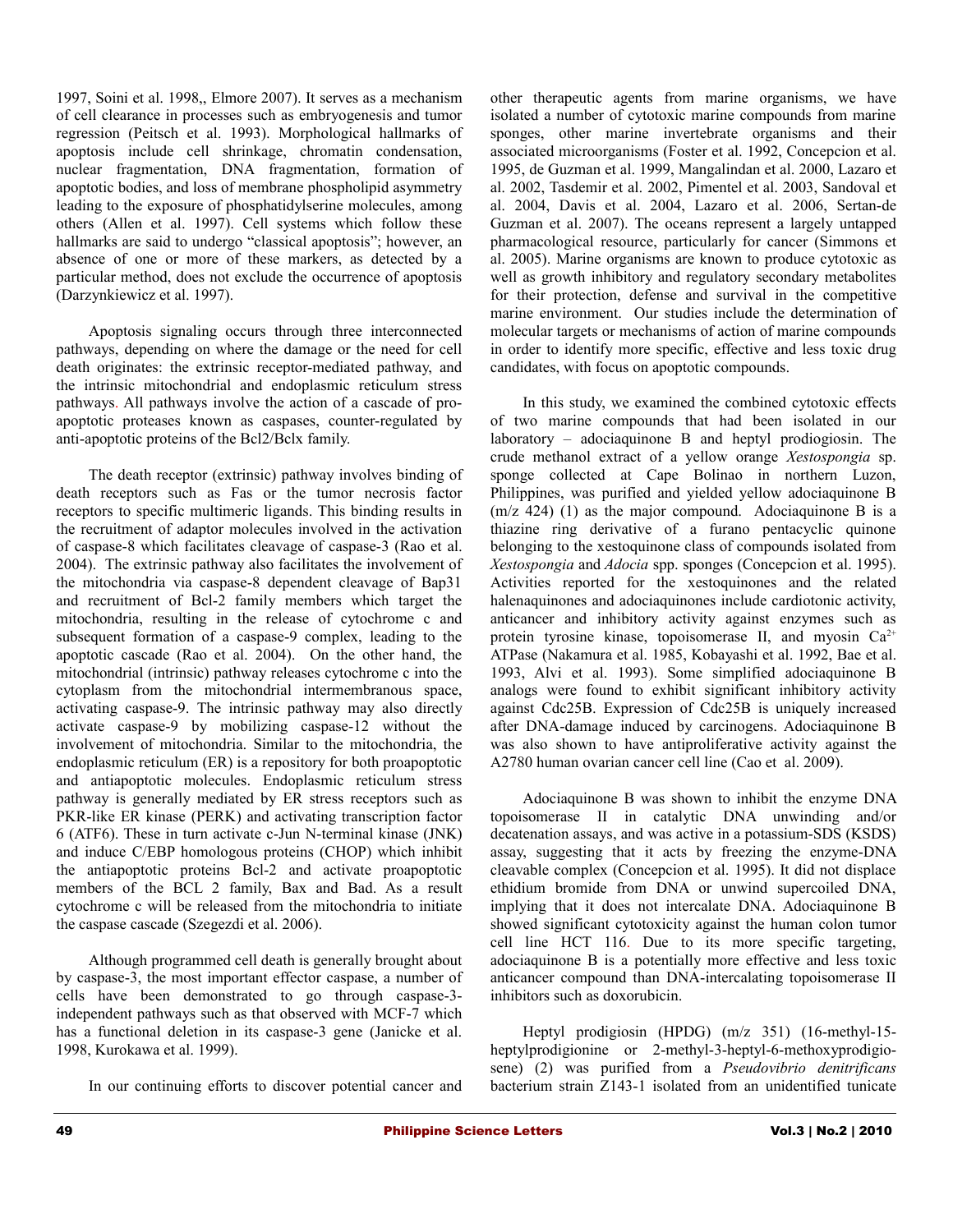

adociaquinone B (1)

collected in Zamboanga del Norte, Philippines. This new strain of *P. denitrificans* is similar to *P. ascidiaceicola* and *P. denitrificans* morphologically, physiologically and biochemically, except for its ability to ferment glucose and produce a characteristic red pigment. Fractionation of the hexane extract and further purification yielded the red pigment HPDG. HPDG showed anti-*Staphylococcus aureus* activity (Sertan-de Guzman et al. 2007) and *in vivo* antimalarial and *in vitro* nonmutagenic activity (Lazaro et al. 2002). In Jurkat cells, heptyl prodigiosin triggered apoptosis in a caspase 3-dependent and CD95 receptor-mediated manner, and inhibited the protection mechanism of the antiapoptotic proteins Bcl-2 and Bcl-xL. HPDG also caused remarkable DNA fragmentation in SK-OV-3 ovarian cancer cells (Ranches et al. 2008, unpublished results).

HPDG belongs to the family of natural red pigments called prodigiosins, characterized by a common pyrrolylpyrromethene skeleton, and produced by various bacteria (Montaner and Perez-Tomas 2003). HPDG differs from the parent compound prodigiosin (3) at only one position. Some members have apoptotic effects, antimalarial and immunosuppressive properties *in vitro* and have also displayed antitumor activity *in vivo* (Tsuji et al. 1992, Yamamoto et al. 1999, Kim et al. 1999, Perez-Tomas 2003, Williamson et al. 2007). Prodigiosin was reported to induce apoptosis in human colon cancer cells (Montaner and



Perez-Tomas 2001), in hematopoietic cancer cell lines (Montaner et al. 2000), and in a gastric cancer cell line HGT-1 (Diaz-Ruiz et al*.* 2001). It can also act as a dual DNA topoisomerase I and II inhibitor which may be used for the treatment of certain cancers (Montaner et al. 2005). Prodigiosin induces apoptosis of B and T cells from B-cell chronic lymphocytic leukemia (Campas et al. 2003) and caspase-9 and caspase-8 activation and release of cytochrome C in Jurkat cells (Montaner and Perez-Tomas 2002). Some naturally occurring members of the prodigiosin family, as well as synthetic analogs, possess potent and specific immunosuppressant properties acting through JAK3, a tyrosine kinase associated with the cytoplasmic tail of a cell surface receptor component called common gammachain, which is exclusive of all IL-2 cytokine family receptors (Boger and Patel 1988, Lee et al. 1995, Kawauchi et al. 1997, Mortellaro et al. 1999, D'Alessio et al. 2000).

In this study, we determined the cytotoxicity of the two marine compounds, adociaquinone B and heptyl prodigiosin, combined in different proportions, to the MCF-7 breast cancer cell line, to see if they act in synergy. We also investigated the ability of the two compounds to induce apoptosis in MCF-7 cells individually.

# **MATERIALS & METHODS**

#### *Cell culture*

The human breast cancer cell line MCF-7 (ATCC catalog number HTB22) was obtained from the American Type Culture Collection (Manassas, VA) and was grown as a monolayer in minimum essential medium (MEM) containing 10% fetal bovine serum (FBS) and 1% 1X of antibiotic-antimycotic penicillinstreptomycin and fungizone (PSF). Cell cultures were maintained at  $37^{\circ}$ C in a humidified  $5\%$  CO<sub>2</sub> atmosphere (ATCC reference paper). MCF-7 cells over several passage numbers (10-15) were used for the different experiments. Morphology of the MCF-7 cells was checked regularly.

#### *MTT assay*

Cytotoxicity towards MCF-7 cells was assessed in a MTTmicrotiter plate cytotoxicity assay, modified from the method of Mosmann (1983). Media was initially removed from culture flasks. The cells adhering to the culture flasks were washed twice by phosphate buffered saline (PBS), pH 7.4. Trypsin-EDTA (0.05%) was added to the culture flask to facilitate the harvesting of the adherent cells. The flask was incubated at 37°C in a humidified  $5\%$  CO<sub>2</sub> atmosphere. After 10 minutes of incubation with trypsin, the cells were centrifuged at 3000 rpm for 3 minutes. The number of cells was determined using a hemocytometer. Cells were seeded (20,000 cells/well) in 200 µL of growth medium in 96-well microtiter plates and allowed to adhere for 24 hours. Cells were treated with working solutions of the compounds of different concentrations. The compounds were tested in quadruplicates with a final DMSO concentration of 1.0 % or less in each well. The treated cells were incubated for 72 hours. The media was removed after 72 hours and 3-(4,5-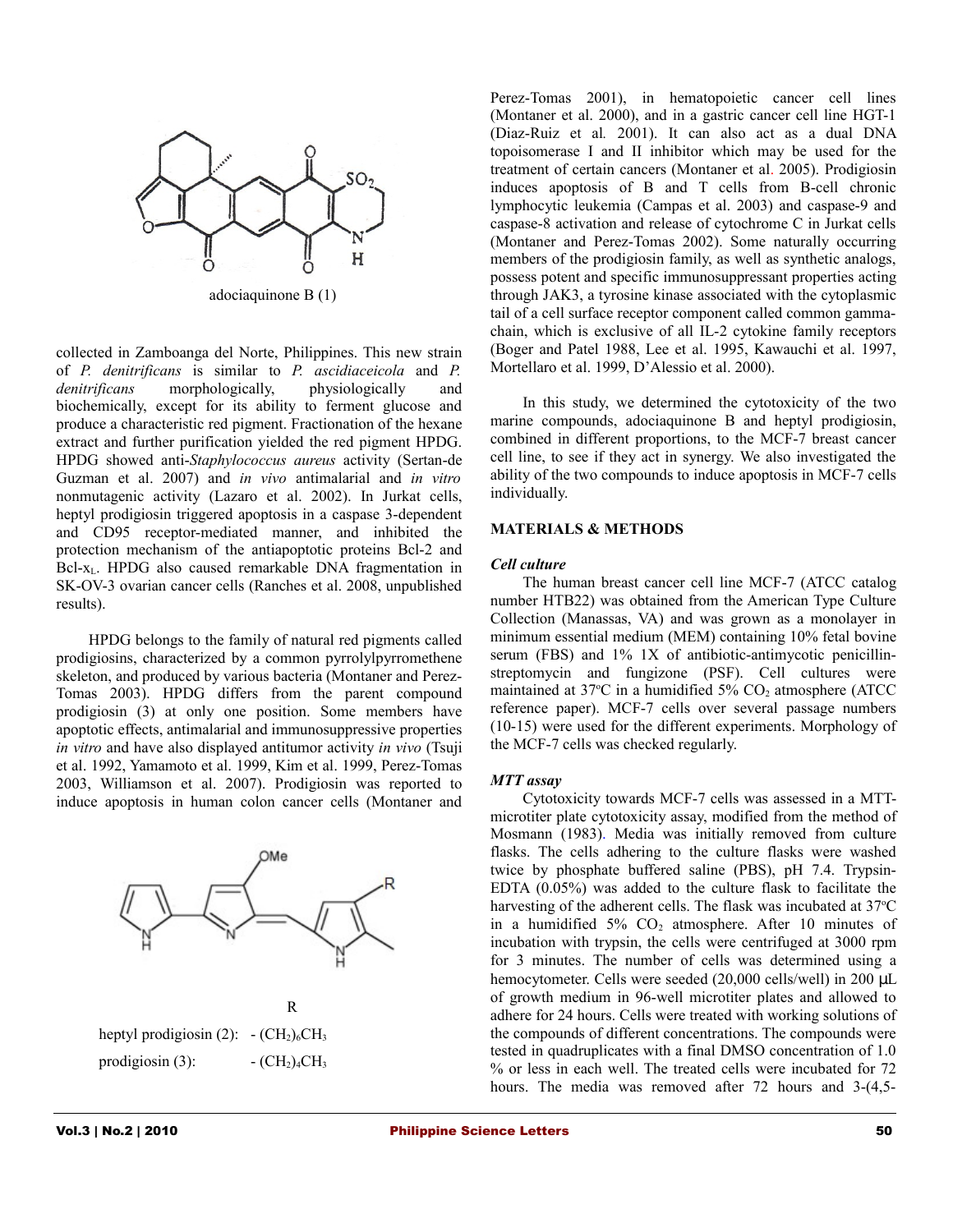|       |             | $IC_{50}$ | $\sim$ 3 x IC <sub>50</sub> |       |             |  |
|-------|-------------|-----------|-----------------------------|-------|-------------|--|
|       | ado B       | 0.668     | 2                           |       |             |  |
|       | <b>HPDG</b> | 0.677     | 2                           |       |             |  |
| 1:1   |             |           | 3:1                         | 1:3   |             |  |
| ado B | <b>HPDG</b> | ado B     | <b>HPDG</b>                 | ado B | <b>HPDG</b> |  |
| 2.000 | 2.000       | 6.000     | 2.000                       | 2.000 | 6.000       |  |
| 0.400 | 0.400       | 1.200     | 0.400                       | 0.400 | 1.200       |  |
| 0.080 | 0.080       | 0.240     | 0.080                       | 0.080 | 0.240       |  |
| 0.016 | 0.016       | 0.048     | 0.016                       | 0.016 | 0.048       |  |
| 0.003 | 0.003       | 0.010     | 0.003                       | 0.003 | 0.010       |  |
| 0.001 | 0.001       | 0.002     | 0.001                       | 0.001 | 0.002       |  |

**Table 1.** Adociaquinone B (ado B) and heptyl prodigiosin (HPDG) concentrations (in µM) used for the synergy evaluation

dimethyl-2-thiazolyl)-2,5-diphenyl-2H-tetrazolium bromide (MTT) solution (15  $\mu$ L, 5 mg/mL in PBS, pH 7.4) was added followed by 3 hours incubation. MTT is reduced by viable cells to a purple formazan product. Following removal of media, the formazan was solubilized by addition of DMSO (100 µL) to each well. Absorbance for each well at 570 nm was measured using an SLT Model Tecan Spectra III ELISA plate reader. The cell growth in the DMSO negative control wells was used to determine the zero inhibition growth level for each experiment. Doxorubicin, an established chemotherapeutic drug, was used as positive control. Average absorbance of the test sample wells was compared to the average absorbance of the control wells to determine the fraction of growth inhibition or fractional survival (fs) at a particular dose. Three independent experiments, using quadruplicate wells per trial, were performed to obtain reliable fractional survival values. Fractional survival was determined using the following formula: fractional survival =  $\text{(sample}_{\text{ave}}$  –  $blank<sub>ave</sub>$  / (control<sub>ave</sub> – blank<sub>ave</sub>)

# *Synergy evaluation*

Evaluation of synergy was patterned after the method of Roks et al. (1999). Initially, the individual  $IC_{50}$  values of the test compounds were determined using the MTT assay. A stock solution of 6  $\mu$ M was prepared to provide a wide range of dose values.  $IC_{50}$  values were computed from the linear regression curve of fractional survival against concentration.

Different combinations of the compounds were prepared based on their individual IC<sub>50</sub> values (Table 1); 1:1, 3:1 and 1:3 ratios of their  $IC_{50}$ s (in  $\mu$ M) were used. Each solution was serially diluted in a microtiter plate for  $IC_{50}$  determination. For the 1:1 combination, the stock solution was  $2 \mu M$  of compound A and 2  $\mu$ M of compound B, approximately three times the IC<sub>50</sub> of each compound. Six doses of 5-fold dilutions were made from the  $2\mu$ M stock solution. For the 3:1 combination, the stock solution was 6 µM of compound A and 2 µM of compound B. Six doses of 5-fold dilutions were made from the  $6\mu M(A)/2\mu M(B)$  stock solution. For the 1:3 combination, the stock solution was 2  $\mu$ M of compound A and 6 µM of compound B. Six doses of 5-fold dilutions were made from the  $2\mu M(A)/6\mu M(B)$  stock solution.

To determine the cytotoxic effect of the different combinations of adociaquinone B and HPDG, the fractional inhibitory concentration (FIC) of each compound was determined. The FIC is the ratio between the  $IC_{50}$  of a compound when it is used in combination with another compound and the  $IC_{50}$  of the compound when used alone. FIC values indicate the nature of the interaction between the two compounds. The sum of the FICs for one particular combination is: (a)

equal to 1 if the effects of the compounds are additive; (b) greater than 1 if the effects of the compounds are antagonistic; and (c) less than 1 if the effects of the compounds are synergistic (Hall et al. 1983, Roks et al. 1999, Tallarida et al. 2006).

The IC<sub>50</sub> values were plotted on an isobologram of compound A versus compound B to graphically visualize any interactions between the two compounds. In an isobologram, the dose of one compound is represented on the abscissa; the dose of the other is represented on the ordinate. The line that connects the two plotted points of the pure single compounds is the isobolographic line. If experimentally determined data points lie on this line, the effects of the compounds are additive (no interaction). If the points lie below the line, there is supraadditivity or synergy. If they lie above the line, there is infraadditivity or antagonism (Roks et al. 1999, Tallarida 2006). Each experimentally determined data point represents the  $IC_{50}$  of a specific combination of compound A and compound B.

Data analysis by nonparametric ANOVA, followed by the Kruskal-Wallis Test, was used to assess the statistical differences of fractional survival and IC values generated by the MTT experiments. Tukey-Kramer Multiple Comparisons Test was also used to evaluate the differences in the  $IC_{50}$  values generated by each treatment combination. A p-value < 0.05 is considered significant, and p<0.0001 is extremely significant. Statistical analysis was performed using the GraphPad InStat software v3.05.

# *Morphological observations by bright field microscopy and Hoechst staining*

The morphological markers of apoptosis can be observed in bright field microscopy and in fluorescence microscopy using the Hoechst 33342 stain. This dye is taken up by both live and apoptotic cells, but shows a more intense blue fluorescence in the latter, as DNA in condensed chromatin exhibits hyperchromasia (Crissmann et al. 1987, Darzynkiewicz et al. 1997). Briefly, MCF-7 cells were harvested by trypsinization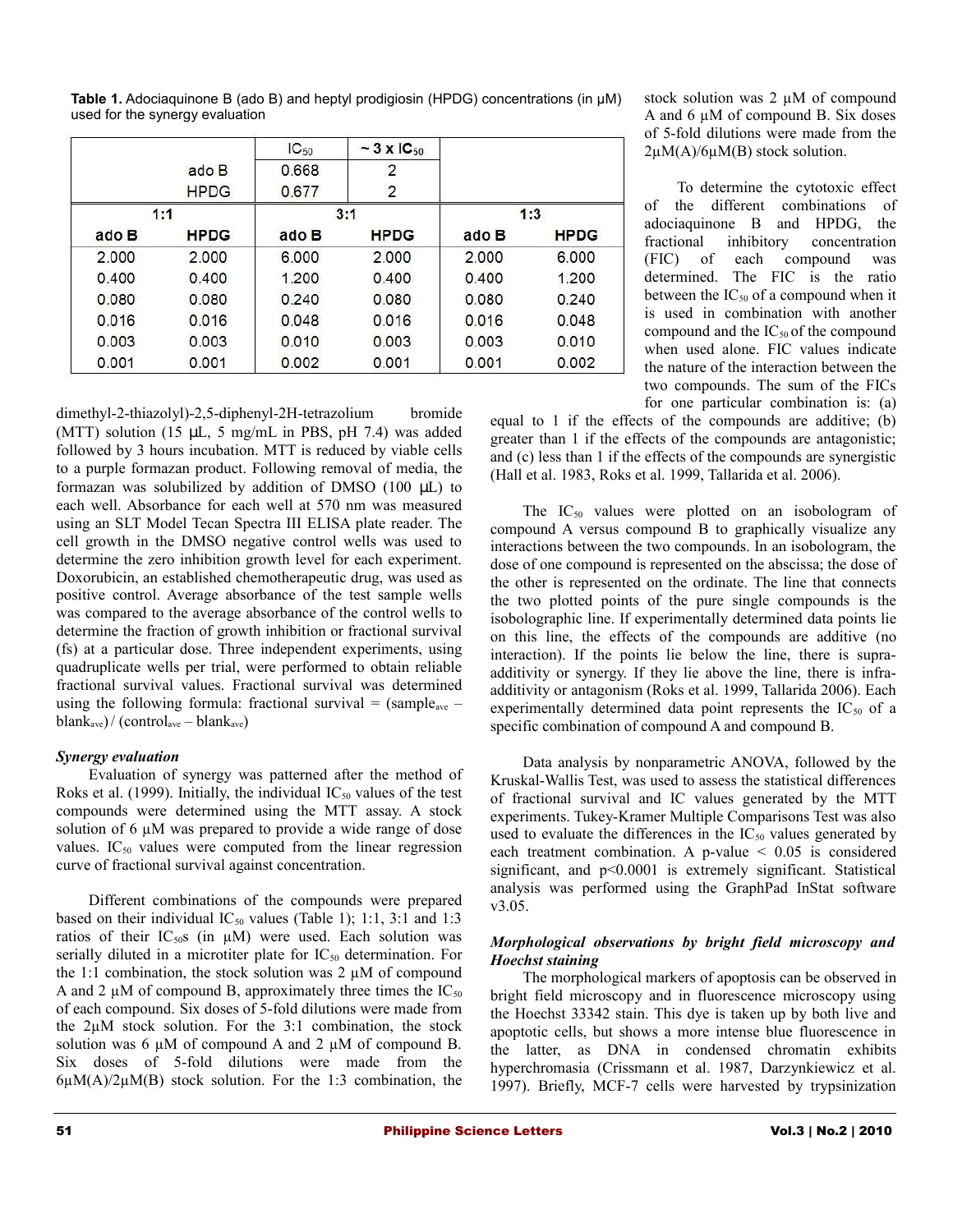(see *MTT assay* section of Methodology) and seeded at 20,000 cells/well in 200 µL of growth medium in 96-well plates. The cells were incubated overnight and allowed to adhere. Cells were treated with working solutions of adocioaquinone B or HPDG at  $1X$  IC<sub>50</sub> concentration for 6, 12, 24 and 36 hours. Treatment was terminated at the prescribed time by aspiration of growth medium. Hoechst 33342 staining solution, with a final concentration of 10  $\mu$ g/mL, was added, and cells were incubated for 90 minutes. Cells were observed using bright field and fluorescence microscopy and photographed.

## **RESULTS AND DISCUSSION**

#### *Synergy evaluation*

MCF-7 cells were treated with adociaquinone B alone, HPDG alone, and a 5-fold dilution series of 1:1, 3:1 and 1:3 ratios of the  $IC<sub>50</sub>S$  (in  $\mu$ M) of adociaquinone B and HPDG. The final working concentrations ranged from 6 uM to 0.001 µM of each compound. Cell survival was determined using the MTT assay. Cytotoxicity curves are shown in Figure 1. IC<sub>50</sub>s of 0.668  $\mu$ M for adociaquinone B and 0.677 µM for HPDG were determined from the dose-response curves. The 1:1  $IC_{50}$  ratio series, with a starting stock concentration of 2 uM for both adociaquinone B and HPDG, yielded an  $IC_{50}$ of 0.239  $\mu$ M for both compounds, a ~3-fold

decrease from their initial individual  $IC_{50}$  values. The 3:1  $IC_{50}$ ratio series, with a starting stock concentration of 6 µM of adociaquinone B and 2  $\mu$ M of HPDG, yielded an IC<sub>50</sub> of 0.168  $\mu$ M for adociaquinone B, a ~4-fold decrease, and an IC<sub>50</sub> of 0.056  $\mu$ M for HPDG, a ~12-fold decrease. On the other hand, the 1:3 IC<sub>50</sub> ratio series, with a starting stock concentration of 2  $\mu$ M of adociaquinone B and 6 uM of HPDG, yielded an IC<sub>50</sub> of 0.072  $\mu$ M for adociaquinone B, a ~9-fold decrease, and an IC<sub>50</sub> of 0.217  $\mu$ M for HPDG, a  $\sim$ 3-fold decrease. The effect of the different combinations is presented as bar graphs in Figure 2A. The individual  $IC<sub>50</sub>S$  of the two compounds were significantly reduced for all the different combinations used (1:1, 3:1, and 1:3).

The changes in the  $IC_{50}$  values of the different combinations were further analyzed by determination of their fractional inhibitory concentrations (FIC). The sum of the FICs for all combinations of adociaquinone B and HPDG (1:1, 3:1 and 1:3) is less than 1; thus, the compounds when combined have a synergistic effect. The data shows that an increase in concentration of adociaquinone B (3:1 ratio combination) significantly reduced the  $IC_{50}$  of HPDG, and vice-versa (1:3)



**Figure 1.** Cytotoxicity curves of adociaquinone B (ado B), heptyl prodigiosin (HPDG) and combinations of both in MCF-7 cells. Dotted lines indicate a fractional survival of 0.500. **(A)** Effect of different combinations compared to adociaquinone B alone. **(B)** Effect of different combinations compared to heptyl prodigiosin alone. All combinations (1:1, 3:1 and 1:3) shifted the cytotoxicity curve of adociaquinone B and heptyl prodigiosin to the left indicating greater cytotoxicity at lower combined doses.

combination). Figure 2B shows the fractional inhibitory concentration (FIC) calculation of the interaction between adociaquinone B and HPDG on MCF-7 cells. For all three combinations, FIC was less than 1 which indicates synergy. Mean values of  $IC_{50}$  were determined by performing three trials using quadruplicate wells for each dose per trial. Statistical significance was analyzed using ANOVA and Tukey-Kramer Multiple Comparisons Test  $(p \le 0.05)$ . Doxorubicin was used as a positive control. To further identify the nature of this drug interaction, an isobologram, based on the  $IC_{50}$  of each compound, was generated (Figure 2C). All data points, corresponding to the  $IC<sub>50</sub>S$  of the different ratios of adociaquinone B and HPDG, lie below the isobolographic line indicating synergy at all dose combinations. Based on the results, combinations of adociaquinone B and HPDG acted synergistically, and can be considered potentially useful for anticancer combinatorial chemotherapy.

## *Morphological observations*

MCF-7 cells, derived from a human epithelial breast adenocarcinoma, express the estrogen receptor on the cell surface and are caspase-3-deficient. The MCF-7 cell line is one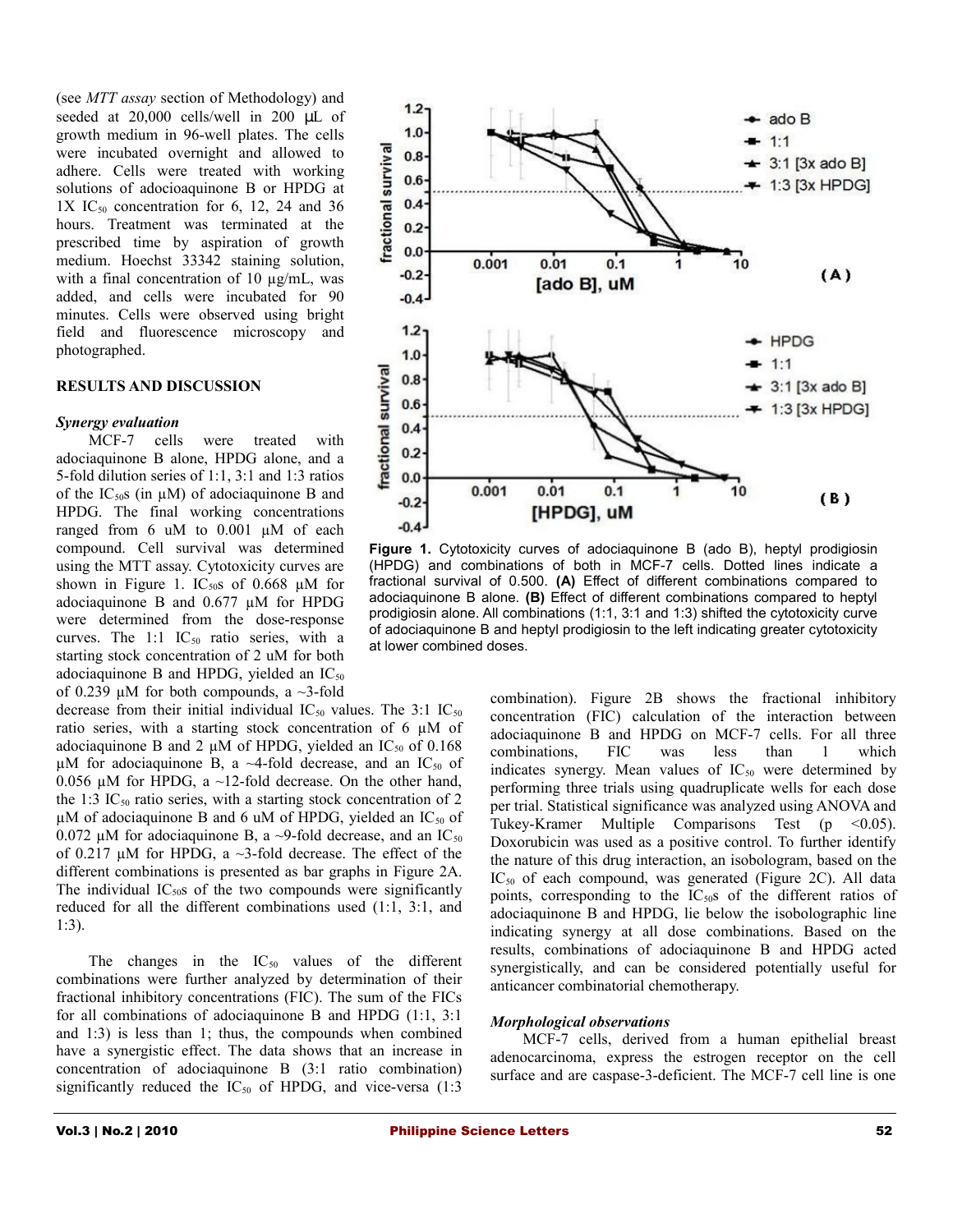of the most frequently used breast cancer model systems especially for hormone-dependent breast cancer (Hamelers et al. 2003). It also resembles the most widely found phenotypes in the clinics since approximately 50% to 70% of breast cancers are estrogen receptor-positive without amplification of the *ERBB2*/*HER2* gene (Jordan and Brodie 2007). To further explore the potential use of the two marine compounds in chemotherapy,



|                  | single drug |             | 1:1   |             | 3:1   |             | 1:3   |             |     |
|------------------|-------------|-------------|-------|-------------|-------|-------------|-------|-------------|-----|
|                  | ado B       | <b>HPDG</b> | ado B | <b>HPDG</b> | adoB  | <b>HPDG</b> | ado B | <b>HPDG</b> |     |
| $IC_{50}$ , UM   | 0.668       | 0.677       | 0.239 | 0.239       | 0.168 | 0.056       | 0.072 | 0.217       | (B) |
| <b>FIC</b>       |             |             | 0.358 | 0.353       | 0.251 | 0.083       | 0.108 | 0.321       |     |
| <b>Total FIC</b> |             |             |       | 0.711       |       | 0.334       |       | 0.428       |     |



**Figure 2.** The effect of combined treatment of MCF-7 cells with adociaquinone B (ado B) and heptyl prodigiosin (HPDG) with respect to their  $IC_{50}$  values. The combinations of 1:1, 3:1 and 1:3 ratios of their  $IC_{50}$ s were used. (A) Bar graphs showed individual IC<sub>50</sub>s of the two compounds were significantly reduced (p<0.05) for all different combinations. **(B)** Fractional Inhibitory Concentrations (FICs) <1 for all three combinations indicate synergy. Mean values of  $IC_{50}$  were determined by performing three trials using quadruplicate wells for each dose per trial. Statistical significance was analyzed using ANOVA and Tukey-Kramer Multiple Comparisons Test. Doxorubicin was used as a positive control. **(C)** Isobologram analysis indicates synergy for all combinations. All data points are below the isobolographic line.

we examined their ability to induce apoptosis in these cells. For both compounds, a decrease in cell attachment as the treatment time was increased was observed from the bright field images (Figure 3). Whereas the cells in the negative control were intimately attached to each other and to the culture vessel, i.e., cells looked flattened, cells in the treated setups assumed a smaller, more rounded shape, presumably because cell

dehydration, an early event in apoptosis, had been triggered (Darzynkiewicz et al. 1997). Using Hoechst staining, other hallmarks of apoptosis were observed. Condensed nuclei were seen as early as 6 hours after HPDG treatment of MCF-7 cells. Both adociaquinone B- and HPDG–treated cells exhibited sickle-shaped nuclei as early as 6 hours after treatment, while fragmented nuclei were observed 24 hours after treatment.

Previous studies showed that both compounds are cytotoxic to different cell lines and act on different targets. This study supports the finding that the primary mode of cell death induced by HPDG is apoptosis. Even if MCF-7 cells are known to be deficient in caspase-3, a critical effector protein in the apoptotic process, they still undergo apoptosis utilizing non-caspase proteins to degrade substrates otherwise degraded by caspase-3. Semenov et al. (2004) suggested that microsome-associated caspase-7 induces oligonucleosomal DNA fragmentation. Upon incubation with human placental chromatin, microsomes of apoptotic MCF-7 activate 40-50 kDa nucleases and induce oligonucleosomal fragmentation of chromatin in a cell-free system. Caspase-3/7 inhibitor Ac-DEVD-CHO is shown to suppress DNase activation and chromatin fragmentation.

Other features typical of apoptosis can be effected by other related molecules in caspase-3 deficient MCF-7 cells. Janicke et al. (1998) showed that one or more proteases or caspases other than caspases-2, 3, and 7 is activated in MCF-7 and plays a crucial role in the cleavage of substrates such as Rb, PAK2,  $DNA-PK_{cs}$ , gelsolin, and DFF-45. Leist and Jäätella (2001) state that a number of proteases such as cathepsins, calpains, serine proteases and the proteasome complex can bring about features typical of apoptosis in caspase-independent programmed cell death. Experimental data provide evidence of their roles as essential cofactors upstream or downstream of caspases in several cell death models. Moreover, many non-caspase proteases can cleave some of the classic caspase substrates, thus indicating that they might demonstrate the same effects on the cells as caspases. Examples include cathepsins D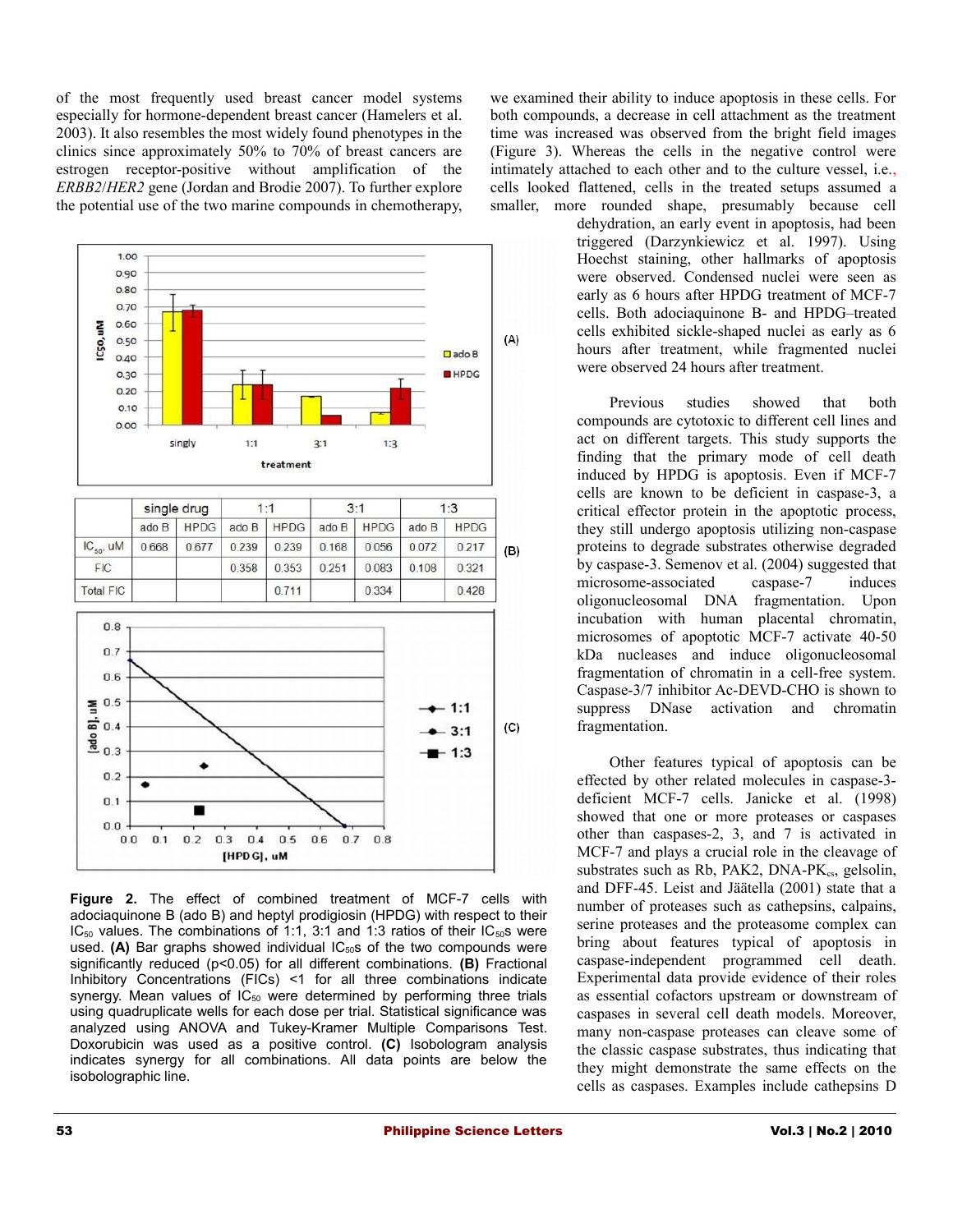

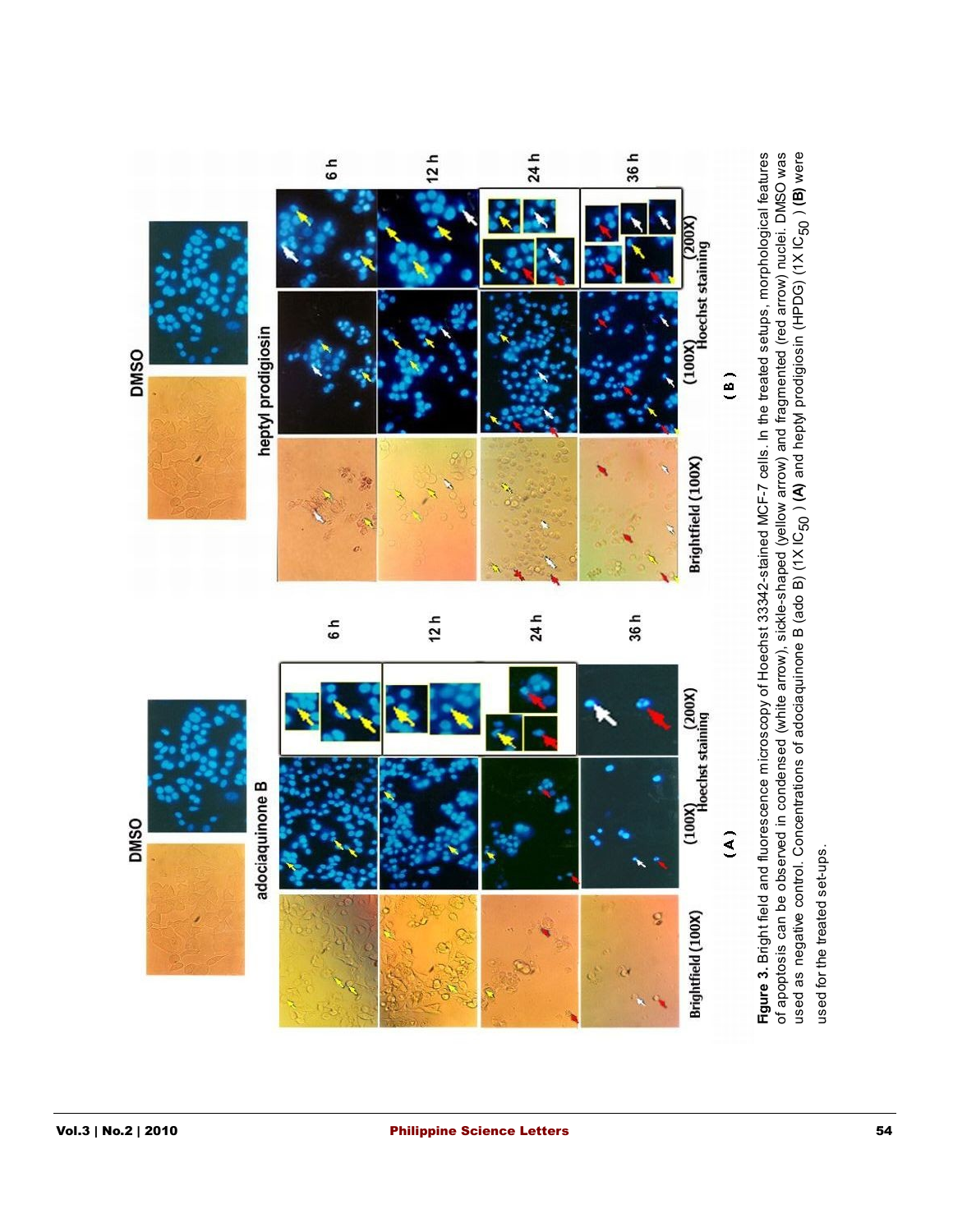and B in camptothecin-induced death of liver cancer cells; of cathepsin B in fibrosarcoma cells treated with TNF; of the proteasome in colchicine-treated neurons and of calpains in vitamin D-treated breast cancer cells. However, more work is needed to define the role of the individual proteases in the complex process of programmed cell death.

Ranches et al. (2008, unpublished results) showed that HPDG triggered caspase-3 dependent apoptosis in CD95 (Fas/Apo-1)-sensitive S-Jurkat T cells and is a possible chemosensitizer to tumor cells with an overexpression of the death receptor CD95, a dysfunctional apoptosome and overexpressed Bcl-2 and Bcl-xL proteins. Using flow cytometry, the study also showed that HPDG induces DNA fragmentation dose- and time-dependently in MCF-7 human breast and SK-OV-3 ovarian carcinoma cell lines, indicating that HPDGinduced apoptosis is not restricted to Jurkat T cells.

No studies have been done previously on the activity of adociaquinone B in MCF-7 breast cancer cells. In this study, adociaquinone B was shown to induce apoptosis in MCF-7 cells to a lesser extent and at a later time than HPDG. This supports the previous finding that adociaquinone B acts directly on the DNA-topoisomerase II complex (as a TOPO II poison) and induces TOPO II-mediated DNA cleavage (Concepcion et al. 1995), which could then trigger apoptosis. Several studies have suggested that topoisomerase II-targeted drugs act to elevate p53 protein levels in the nucleus (Binaschi et al. 1995, Cui et al. 2002). Activated p53, in turn, induces the expression of many proteins including p21, which is a universal inhibitor of the cyclin-dependent kinases (Cdks), and is required to arrest cells at the  $G_1$  and  $G_2$  checkpoints of the cell cycle after DNA damage. The cellular response to "p53  $\rightarrow$  p21" induction can either be cell cycle arrest or apoptotic cell death (Gartel et al. 2002).

# **CONCLUSIONS**

Based on the results of this study, the different combinations of adociaquinone B and HPDG provide a synergistic cytotoxic effect against the MCF-7 breast cancer cell line. The 3:1 adociaquinone B: HPDG combination yielded the highest synergistic effect, i.e., the lowest total FIC value indicating the greatest reduction in their individual  $IC_{50}$  values. These synergisms can reduce dose requirements (with an increased effective therapeutic index), thus reducing toxicity when projected to possible clinical applications.

By observing characteristic morphological changes, the two compounds were shown to cause apoptosis in MCF-7 cells individually, with effects clearly observed after 24 hours of treatment. One of the early events of apoptosis is the loss of intracellular water which leads to a change of cell shape and size. This event is followed by nuclear condensation and fragmentation and the formation of apoptotic bodies. Chromatin condensation is seen as early as 6 hours for HPDG-treated cells, while it took 36 hours for adociaquinone B–treated cells to

exhibit chromatin condensation.

The greatest synergy observed in the 3:1 adociaquinone B: HPDG combination suggests that administering a TOPO II poison like adociaquinone B may sensitize the breast cancer cells further to pro-apoptotic agents such as HPDG. Using a combination of drugs with different molecular targets provides improved therapeutic efficacy and thus therapeutic advantages over using a single anticancer agent. Two independently active compounds, at the optimal combinations, yield increased efficacy at significantly reduced doses, thus reducing toxic side effects which are generally brought about by the effects of high doses of chemotherapeutic agents on normal cells, and by nephrotoxicity and hepatotoxicity. Moreover, the use of effective synergistic combinations does not call for further modifications of the chemical structure of the compounds to improve efficacy. It may also reduce the overall cost of therapy with the reduced total amount or weight of drugs required.

Studies on the combinations of adociaquinone B and HPDG with known anticancer drugs, such as doxorubicin and paclitaxel, are currently being pursued. In *vitro* evaluation of schedule-dependent interaction of different combinations of HPDG with paclitaxel or doxorubicin is also being performed.

Isobologram analysis could be expanded to the complete dose-response matrix study of varying adociaquinone B concentrations for different fixed concentrations of HPDG, and vice versa. Furthermore, other apoptotic studies such as flow cytometry, DNA fragmentation and molecular immunoblot could be performed for the two compounds. These studies can be performed but require more compound whose available quantity is really limited at this point.

# **ACKNOWLEDGEMENT**

The authors would like to acknowledge the Department of Science and Technology - Philippine Council for Health Research and Development (DOST-PCHRD) for the funding of this project. We thank John Phillip L. Fadul for editing the manuscript. This study is related to Philippine Patent No. 1-2002-000516: Microorganism and the Use Thereof for Producing Heptylprodigiosin and the Use of Heptylprodigiosin, Date Granted: February 24, 2009; and Philippine Patent No.1 -2004-000379: Synergistic Combination of Marine Compounds & Use Thereof in the Treatment of Cancer, Date Granted: June 23, 2009.

# **CONTRIBUTIONS OF INDIVIDUAL AUTHORS**

ZPB performed the cell culture, MTT assay and synergy evaluation experiments, CDD performed the microscopy and Hoechst staining experiments, ZPB, SDJ, GPC analyzed the data and wrote the paper, SDJ and GPC provided the research design and directed the study, GPC provided the marine compounds.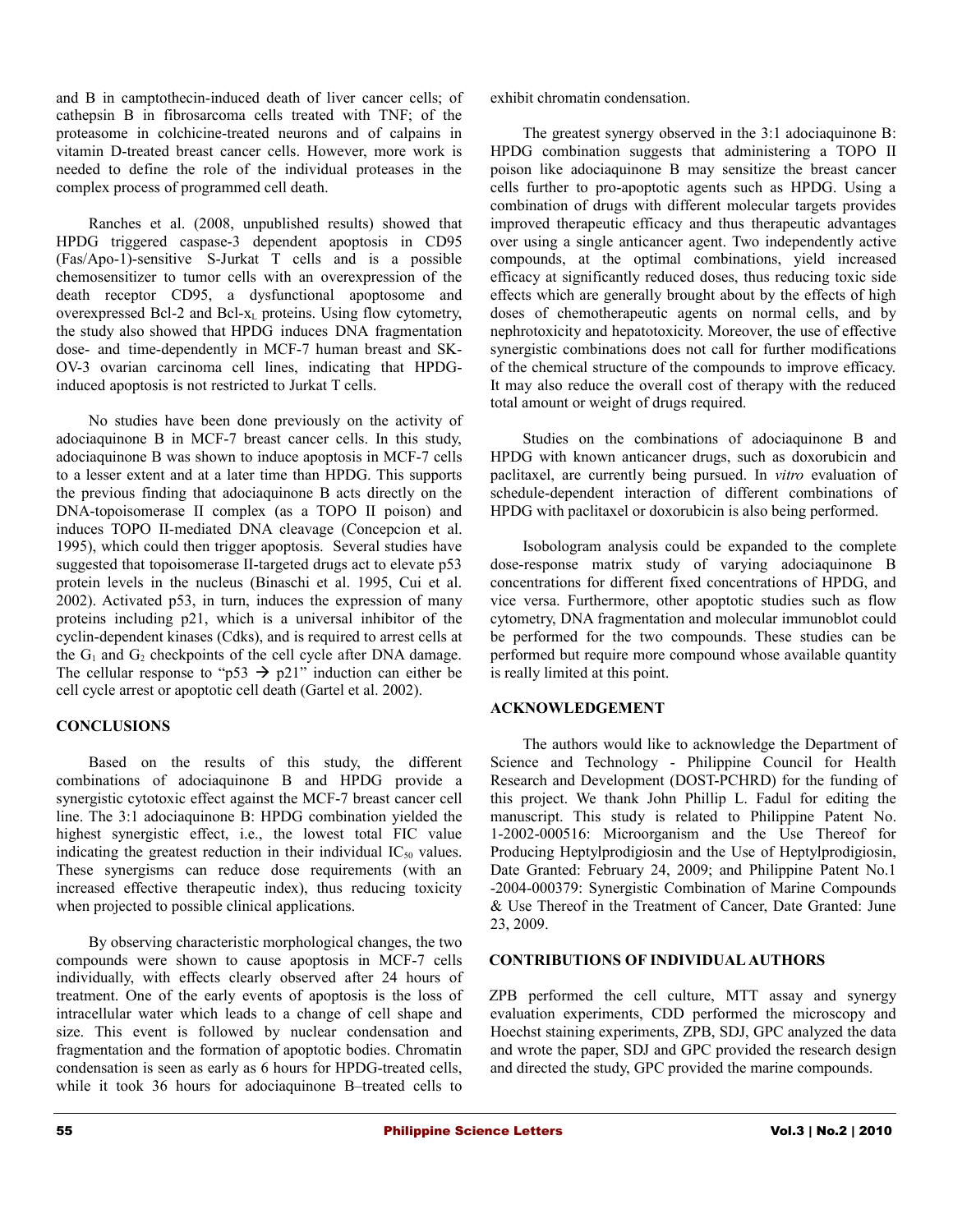#### **REFERENCES**

- Allegrini G, Falcone A, Fioravanti A, Barletta MT, Orlandi P, Loupakis F, Cerri E, Masi G, Di Paolo A, Kerbel RS, Danesi R, Del Tacca M, Bocci G. A pharmacokinetic and pharmacodynamic study on metronomic irinotecan in metastatic colorectal cancer patients. Br J Cancer 2008; 98(8):1312–1319.
- Allen R, Hunter W, Agrawal D. Morphological and biochemical characterization and analysis of apoptosis. J Pharmacol Toxicol Meth. 1997; 37(4):215-228.
- Alvi KA, Rodriguez J, Diaz MC, Moretti R, Wilhelm RS, Lee RH, Slate DL, Crews P. Protein tyrosine kinase inhibitory properties of planar polycyclics obtained from the marine sponge *Xestospongia cf. carbonaria* and from total synthesis. J Org Chem 1993; 58:4871-4880.
- Bae MA, Tsuji T, Kondo K, Hirase T, Ishibashi M, Shigemori H, Kobayashi J. Inhibition of mammalian topoisomerase I by xestoquinone and halenaquinone. Biosci Biotechnol Biochem 1993; 57:3301-331.
- Binaschi M, Zunino F, Capranico G. Mechanism of action of DNA topoisomerase inhibitors. Stem Cells 1995; 13:369-379.
- Boger DL, Patel M. Total synthesis of prodigiosin, prodigiosene, and desmethoxyprodigiosin: Diels-Alder reactions of heterocyclic azadienes and development of an effective palladium (II) promoted 2,2'-bipyrrole coupling procedure. J Org Chem 1988; 53:1405-1415.
- Cámpas C, Dalmau M, Montaner B, Barragan M, Bellosillo B, Colomer D, Pons G, Perez-Tomas R, Gil J. Prodigiosin induces apoptosis of B and T cells from B-cell chronic lymphocytic leukemia. Leukemia 2003; 17:746-750.
- Cao S, Murphy B, Foster C, Lazo J, Kingston D. Bioactivities of simplified adociaquinone B and naphthoquinone derivatives against Cdc25B, MKP-1, and MKP-3 phosphatases. Bioorg Med Chem 2009; 17(6):2276 – 2281.
- Chow K, Boehrer S, Geduldig K, Krapohl A, Hoelzer D, Mitrou PS, Weidmann E. In vitro induction of apoptosis of neoplastic cells in low-grade non-Hodgkin's lymphomas using combinations of established cytotoxic drugs with bendamustine. Haematologica 2001*;* 86:485-493.
- Concepcion GP, Foderaro TA, Eldredge GS, Lobkovsky E, Clardy J, Barrows LR, Ireland CM. Topoisomerase II-mediated DNA cleavage by adocia- and xestoquinones from the Philippine sponge Xestospongia sp. J Med Chem 1995; 38(22):4503-4507.
- Crissmann HA, Steinkamp JA. A new method for rapid and sensitive detection of bromodeoxyuridine in DNA replicating cells. Exp Cell Res 1987; 173 (1):256–261.
- Cui H, Schroering A, Ding HF. p53 mediates DNA damaging druginduced apoptosis through a caspase-9-dependent pathway in SH-SY5Y neuroblastoma cells. Molec Cancer Ther 2002; 1:679-686.
- D'Alessio R, Bargiotti A, Carlini O, Colotta F, Ferrari M, Gnocchi P,

Isetta A, Mongelli N, Motta P, Rossi A, Rossi M, Tibolla M, Vanotti E. Synthesis and immunosuppressive activity of novel prodigiosin derivatives. J Med Chem 2000; 43(13):2557-65.

- Darzynkiewicz Z, Juan G, Li X, Gorczyca W, Murakami T, Traganos F. Cytometry in cell necrobiology: analysis of apoptosis and accidental cell death (necrosis). Cytometry 1997; 27:1-20.
- Davis RA, Mangalindan GC, Bojo ZP, Antemano RR, Rodriguez NO, Concepcion GP, Samson SC, de Guzman DD, Cruz LJ, Tasdemir D, Harper MK, Feng X, Carter GT, Ireland CM. Microcionamides A and B, bioactive peptides from the Philippine sponge *Clathria (Thalysias) abietina*. J Org Chem 2004; 69 (12):4170-6.
- de Guzman FS, Carte B, Troupe N, Faulkner DJ, Harper MK, Concepcion GP, Mangalindan GC, Matsumoto SS, Barrows LR, Ireland CM. Neoamphimedine: A New Pyridoacridine Topoisomerase II Inhibitor Which Catenates DNA. J Org Chem 1999; 64(4):1400-1402.
- Diaz-Ruiz C, Montaner B, Perez-Tomas R. Prodigiosin induces cell death and morphological changes indicative of apoptosis in gastric cancer cell line HGT-1. Histol Histopathol 2001; 16(2): 415-421.
- Elmore, S. Apoptosis: A Review of Programmed Cell Death. Toxicol Pathol 2007, 35:495-516,
- Foster MP, Concepcion GP, Caraan GB, Ireland CM. Bistratamides C and D: Two New Oxazole-Containing Cyclic Hexapeptides isolated from a Philippine *Lissoclinum bistratuma* Ascidian. J Org Chem 1992; 57:6671-6675.
- Gartel, AL, Tyner AL. The role of the cyclin-dependent kinase inhibitor p21 in apoptosis. Molec Cancer Ther 2002; 1:639-649.
- Hall MJ, Middleton RF, Westmacott D. The fractional inhibitory concentration (FIC) index as a measure of synergy. J Antimicrob Chemother 1983; 11:427–433.
- Hamelers IH, van Schaik RF, Sussenbach JS, Steenberg PH. Estradiol responsiveness of MCF-7 laboratory strains is dependent on autocrine signal activating the IGF type I receptor. Cancer Cell International 2003; 3:1-10.
- Janicke RU, Ng P, Spregart ML, Porter AG. Caspase-3 Is Required for α-Fodrin Cleavage but Dispensable for Cleavage of Other Death Substrates in Apoptosis, J Biol Chem 1998; 273(25):15540– 15545,
- Jordan VC, Brodie AM. Development and evolution of therapies targeted to the estrogen receptor for the treatment and prevention of breast cancer. Steroids 2007; 72:7-25.
- Kawauchi K, Shibutani K, Yagisawa H, Kamata H, Nakatsuji S, Anzai H, Yokoyama Y, Ikegami Y, Moriyama Y, Hirata H. A possible immunosuppressant, cycloprodigiosin hydrochloride, obtained from *Pseudoalteromonas denitrificans*. Biochem Biophys Res Commun 1997; 237(3):543-547.
- Kerbel RS, Klement G, Pritchard KI, Kamen B. Continuous *low*-*dose* anti-angiogenic/*metronomic chemotherapy*: from the research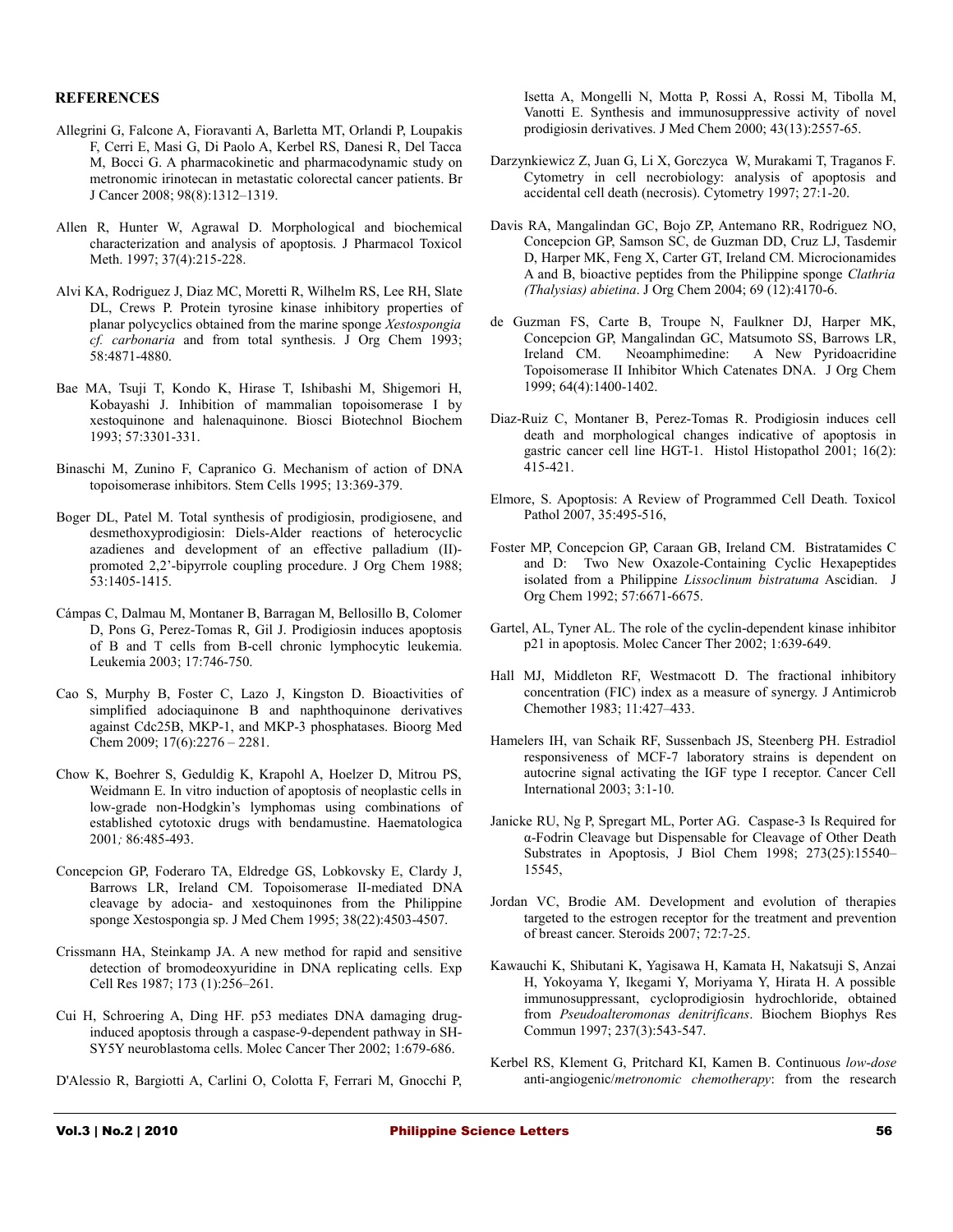laboratory into the oncology clinic. Annals Onco 2002; 13:12-15.

- Kim H-S, Hayashi M, Shibata Y, Wataya Y, Mitamura T, Horii T, Kawauchi K, Hirata H, Tsuboi S, Moriyama Y. Cycloprodigiosin hydrochloride obtained from *Pseudoalteromonas denitrificans* is a potent antimalarial agent. Biol Pharm Bull 1999; 22:532-534.
- Kobayashi J, Hirase T, Shigemori H, Ishibashi M, Bae MA, Tsuji T, Sasaki T. New pentacyclic compounds from the Okinawan marine sponge *Xestospongia sapra*. J Nat Prod 1992; 55:994-998.
- Kurokawa H, Nishio K, Fukumoto H et al. Alteration of caspase-3 (CPP32/Yama/apopain) in wild-type MCF-7 breast cancer cells. Oncol Rep 1999; 6:33-37.
- [Lazaro JEH](http://www.ncbi.nlm.nih.gov/entrez/query.fcgi?db=PubMed&cmd=Search&itool=PubMed_Citation&term=%22Lazaro+JE%22%5BAuthor%5D), [Nitcheu J,](http://www.ncbi.nlm.nih.gov/entrez/query.fcgi?db=PubMed&cmd=Search&itool=PubMed_Citation&term=%22Nitcheu+J%22%5BAuthor%5D) [Predicala RZ,](http://www.ncbi.nlm.nih.gov/entrez/query.fcgi?db=PubMed&cmd=Search&itool=PubMed_Citation&term=%22Predicala+RZ%22%5BAuthor%5D) [Mangalindan GC,](http://www.ncbi.nlm.nih.gov/entrez/query.fcgi?db=PubMed&cmd=Search&itool=PubMed_Citation&term=%22Mangalindan+GC%22%5BAuthor%5D) [Nesslany F,](http://www.ncbi.nlm.nih.gov/entrez/query.fcgi?db=PubMed&cmd=Search&itool=PubMed_Citation&term=%22Nesslany+F%22%5BAuthor%5D) [Marzin D,](http://www.ncbi.nlm.nih.gov/entrez/query.fcgi?db=PubMed&cmd=Search&itool=PubMed_Citation&term=%22Marzin+D%22%5BAuthor%5D) [Concepcion GP,](http://www.ncbi.nlm.nih.gov/entrez/query.fcgi?db=PubMed&cmd=Search&itool=PubMed_Citation&term=%22Concepcion+GP%22%5BAuthor%5D) [Diquet B.](http://www.ncbi.nlm.nih.gov/entrez/query.fcgi?db=PubMed&cmd=Search&itool=PubMed_Citation&term=%22Diquet+B%22%5BAuthor%5D) Heptyl prodigiosin, a bacterial metabolite, is antimalarial *in vivo* and non-mutagenic *in vitro*. J Nat Toxins 2002; 11(4):367-377.
- Lazaro JEH, Nitcheu J, Mahmoudi N, Ibana JA, Mangalindan GC, Black GP, Howard-Jones AG, Moore CG, Thomas DA, Mazier D, Ireland CM, Concepcion GP, Murphy PJ, Diquet B. Antimalarial activity of crambescidin 800 and synthetic analogues against liver and blood stage of *Plasmodium* sp. J Antibiot 2006; 59(9): 583-590.
- Lee MH, Kataoka T, Magae J, Nagai K. Prodigiosin 25-C suppression of cytotoxic T cells in vitro and in vivo similar to that of concanamycin B, a specific inhibitor of vacuolar type  $H(+)$ -ATPase. Biosci Biotechnol Biochem 1995; 59(8):1417-1421.
- Leist M, Jäättelä M. Four Deaths and A Funeral: From Caspases to Alternative Mechanisms. Nature Reviews, Molecular Cell Biology 2001; 2:1-10
- Mangalindan GC, Talaue M, Cruz LJ, Franzblau S, Richardson A, Ireland CM, Concepcion GP. Agelasine F from a Philippine *Agelas* sp. Sponge Exhibits *In vitro* Antituberculosis Activity. Planta Medica 2000; 66:364-365.
- Montaner B, Castillo-Avila W, Martinell M, Ollinger R, Aymami J, Girlt E, Perez-Tomas R. DNA interaction and dual topoisomerase I and II inhibition properties of the anti-tumor drug prodigiosin. Toxicol Sci 2005; 85:870-879.
- Montaner B, Navarro S, Piqué M, Vilaseca M, Martinell M, Giralt E, Gil J, Pérez-Tomás R. Prodigiosin from the supernatant of *Serratia marcescens* induces apoptosis in haematopoietic cancer cell lines. Brit J Pharmacol 2000; 131:585-593.
- Montaner B, Pérez-Tomás R. Prodigiosin-induced apoptosis in human colon cancer cells. Life Sci 2001; 68(17):2025-2036.
- Montaner B, Pérez-Tomás R. Prodigiosin induces caspase-9 and caspase-8 activation and cytochrome C release in Jurkat T cells. Ann NY Acad Sci 2002; 973:246-249.
- Montaner B, Perez-Tomas R. The prodigiosins: a new family of anticancer drugs. Curr Cancer Drug Targets 2003; 3(1):57-65.
- [Mortellaro A,](http://www.ncbi.nlm.nih.gov/pubmed?term=%22Mortellaro%20A%22%5BAuthor%5D&itool=EntrezSystem2.PEntrez.Pubmed.Pubmed_ResultsPanel.Pubmed_RVAbstract) [Songia S,](http://www.ncbi.nlm.nih.gov/pubmed?term=%22Songia%20S%22%5BAuthor%5D&itool=EntrezSystem2.PEntrez.Pubmed.Pubmed_ResultsPanel.Pubmed_RVAbstract) [Gnocchi P,](http://www.ncbi.nlm.nih.gov/pubmed?term=%22Gnocchi%20P%22%5BAuthor%5D&itool=EntrezSystem2.PEntrez.Pubmed.Pubmed_ResultsPanel.Pubmed_RVAbstract) [Ferrari M,](http://www.ncbi.nlm.nih.gov/pubmed?term=%22Ferrari%20M%22%5BAuthor%5D&itool=EntrezSystem2.PEntrez.Pubmed.Pubmed_ResultsPanel.Pubmed_RVAbstract) [Fornasiero C,](http://www.ncbi.nlm.nih.gov/pubmed?term=%22Fornasiero%20C%22%5BAuthor%5D&itool=EntrezSystem2.PEntrez.Pubmed.Pubmed_ResultsPanel.Pubmed_RVAbstract) [D'Alessio](http://www.ncbi.nlm.nih.gov/pubmed?term=%22D)

[R,](http://www.ncbi.nlm.nih.gov/pubmed?term=%22D) [Isetta A,](http://www.ncbi.nlm.nih.gov/pubmed?term=%22Isetta%20A%22%5BAuthor%5D&itool=EntrezSystem2.PEntrez.Pubmed.Pubmed_ResultsPanel.Pubmed_RVAbstract) [Colotta F,](http://www.ncbi.nlm.nih.gov/pubmed?term=%22Colotta%20F%22%5BAuthor%5D&itool=EntrezSystem2.PEntrez.Pubmed.Pubmed_ResultsPanel.Pubmed_RVAbstract) [Golay J.](http://www.ncbi.nlm.nih.gov/pubmed?term=%22Golay%20J%22%5BAuthor%5D&itool=EntrezSystem2.PEntrez.Pubmed.Pubmed_ResultsPanel.Pubmed_RVAbstract) New immunosuppressive drug PNU156804 blocks IL-2-dependent proliferation and NF-kappa B and AP-1 activation. J Immunol 1999; 162(12):7102-7109.

- Mosmann T. Rapid colorimetric assay for cellular growth and survival, application to proliferation and cytotoxicity assays. J Immunol Methods 1983; 65:55-63.
- Nagata S. Apoptosis by death factor. Cell 1997; 88:355-365.
- Nakamura H, Kobayashi J, Kobayashi M, Ohizumi Y, Hirata Y. Physiologically active marine natural products from Porifera. VII. Xestoquinone. A novel cardiotonic marine natural product isolated from the Okinawan sea sponge Xestospongia sapra. Chem Lett 1985; 6:713-716
- Peitsch MC, Müller M, Tschopp J. DNA fragmentation during apoptosis is caused by frequent single-strand cuts. Nucleic Acids Research 1993; 21(18):4206-4209.
- Pérez-Tomás R, Montaner B, Llagostera E, Soto-Cerrato V. The prodigiosins, proapoptotic drugs with anticancer properties. Biochem Pharmacol 2003; 66(8):1447-1452.
- Pimentel SMV, Bojo ZP, Roberto AVD, Lazaro JEH, Mangalindan GC, Florentino LM, Lim-Navarro P, Tasdemir D, Ireland CM, Concepcion GP. Platelet aggregation Inhibitors from Philippine marine invertebrate samples screened in a new microplate assay. Marine Biotech 2003; 5(4):395-400.
- Rao RV, Ellerby HM, Bredesen DE. Coupling endoplasmic reticulum stress to the cell death program. 2004. Nature 11;370 -380.
- Roks G, Deckers CL, Meinardi H, Dirksen R, van Egmond J, van Rijn CM. Effects of polytherapy compared with monotherapy in antiepileptic drugs: an animal study. *J* Pharmacol Exp Ther 1999*;* 288(2):472-477.
- Sandoval IT, Davis RA, Bugni TS, Concepcion GP, Harper MK, Ireland CM. Cytotoxic isoquinoline quinines from sponges of the genus Petrosia. Nat Prod Res 2004; 18(1):89–93.
- Satti J. The Emerging Low-Dose Therapy for Advanced Cancers. Dose Response 2009; 7(3):208-220.
- Semenov DV, Aronov PA, Kuligina EV, Potapenko MO, Richter VA. [Nucleosides, Nucleotides and Nucleic Acids](http://www.informaworld.com/smpp/title~db=all~content=t713597286) 2004; [23](http://www.informaworld.com/smpp/title~db=all~content=t713597286~tab=issueslist~branches=23#v23)[\(6 & 7\):8](http://www.informaworld.com/smpp/title~db=all~content=g713644580)31-836.
- Sertan-de Guzman AA, Predicala RZ, Bernardo EB, Neilan BA, Elardo SP, Mangalindan GC, Tasdemir D, Ireland CM, Barraquio WL, Concepcion GP. *Pseudovibrio denitrificans* strain Z143-1, a heptyl prodigiosin-producing bacterium isolated from a Philippine tunicate. FEMS Microbial Lett 2007; 277(2):188-96.
- Simmons TL, Andrianasolo E, McPhail K, Flatt P, Gerwick WH. Marine natural products as anticancer drugs. Mol Cancer Ther 2005; 4(2):333-342.
- Soini Y, Paakko P, Lehto V-P. Histopathological evaluation of apoptosis in cancer. Am J Pathol 1998; 153(4):1041-1053.